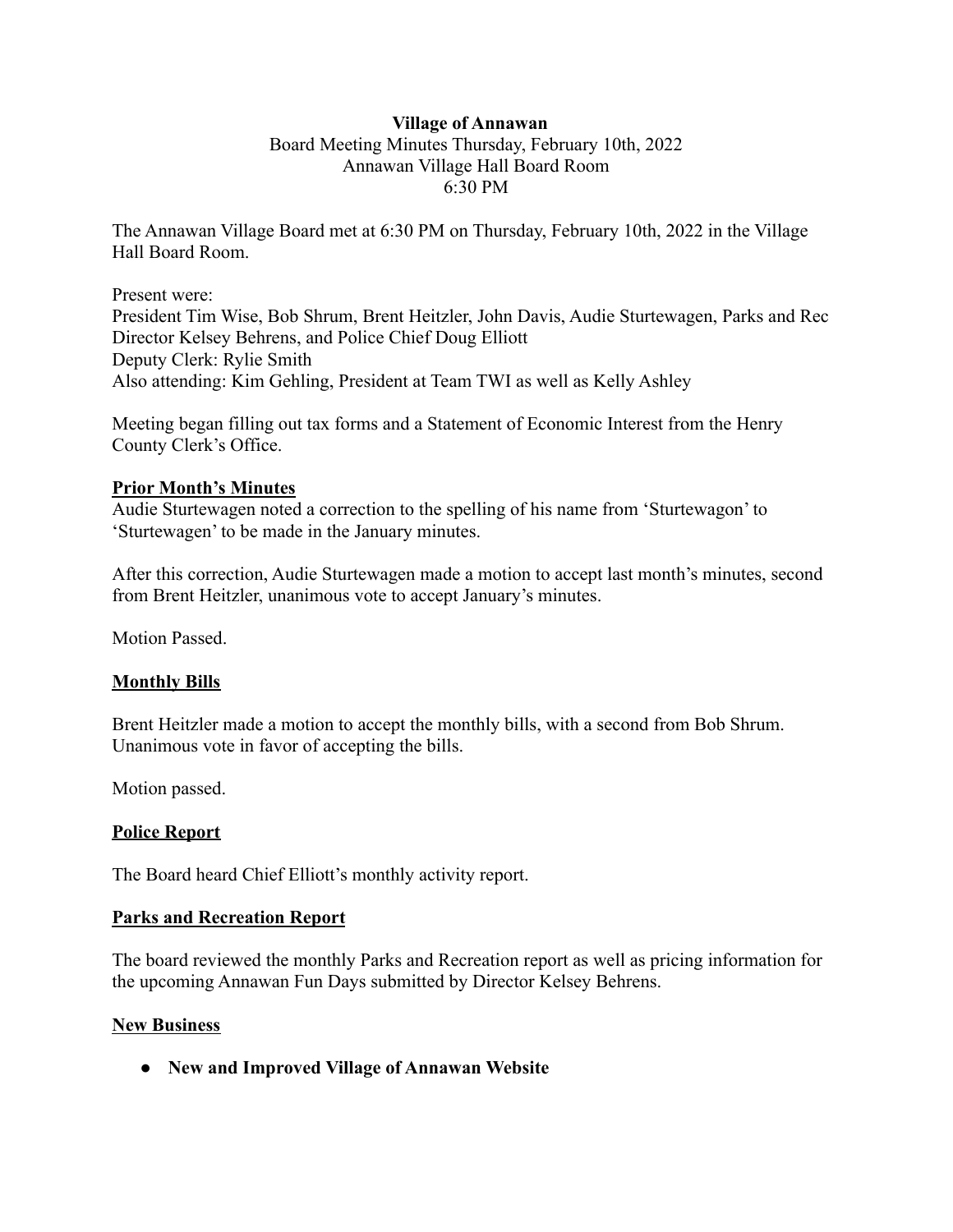Mayor Tim Wise introduced Kim Gehling, President of Team WTI, who gave a presentation about Team WTI, an overview of the some updates she suggests for a new Village of Annawan website, some example sites they have created in the past, as well as pricing information.

Web Design and Development Options

- 1. Semi-custom
	- a. Use website that is already designed and customize from there
	- b. \$1,960
- 2. Custom
	- a. Create new website from scratch
	- b. \$5,960+
- 3. E-Commerce
	- a. Custom design with product and order management
	- b. \$5,960+

Content Writing- \$100/page Additional Site Pages- \$60/page Additional Site Functionality- As Quoted Domain Name Renewal- \$22/year Premium Hosting Program- \$600/year

Discussion was held about specific details of the process of moving away from our current website.

Audie Sturtewagen made a motion to move forward with Team WTI on the semi-custom website option, second from Bob Shrum, unanimous vote to move forward with Team WTI.

Motion passed.

## **● School Resource Officer Grant**

Discussion was held about moving forward with the school to have a dual purpose school resource officer who also assists with investigations.

Bob Shrum made a motion to move forward with the application, second from John Davis, unanimous vote to move forward.

Motion passed.

## **Old Business:**

**● Water/Sewer Grant**